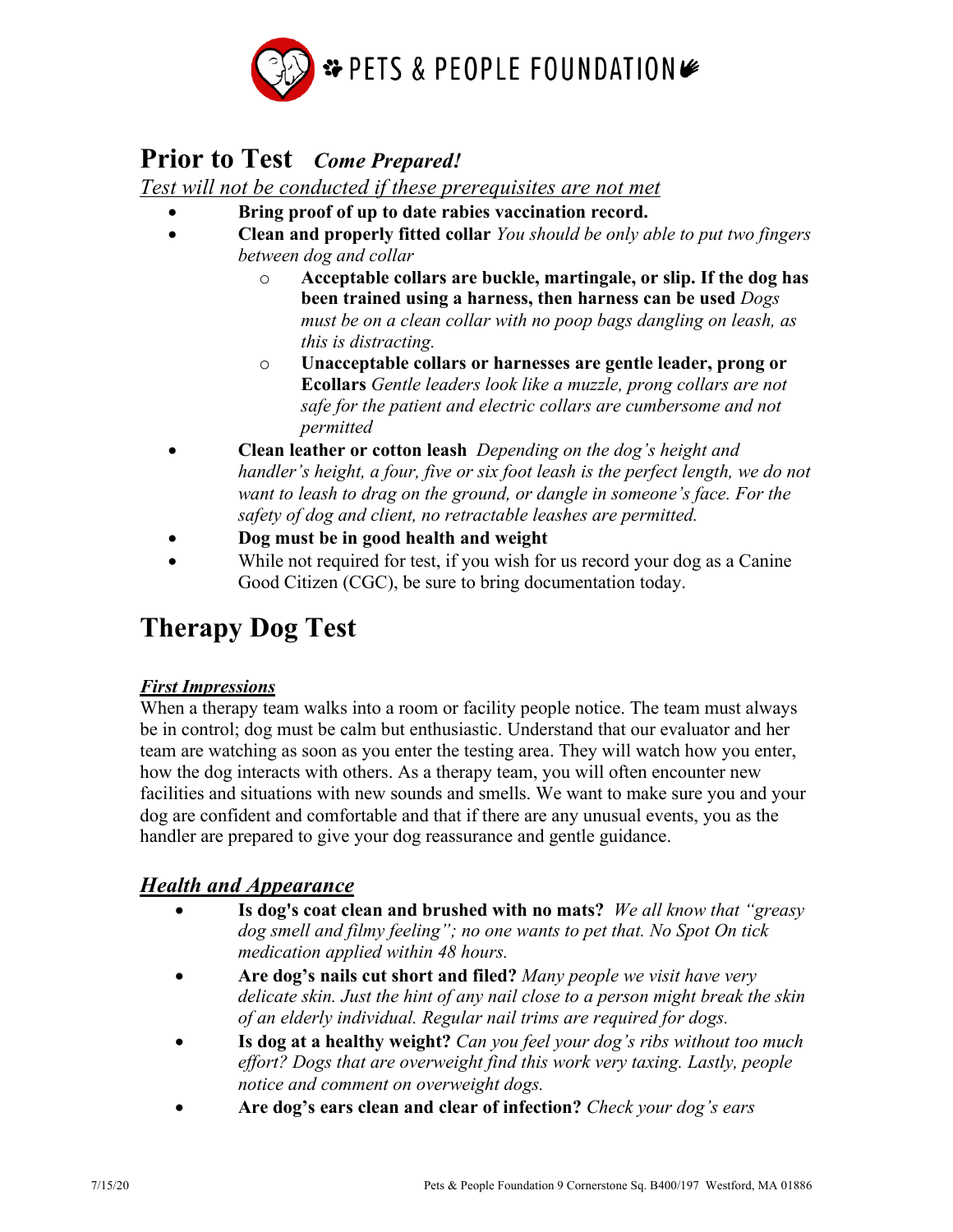

*regularly and keep their ears clean to avoid infection; when someone touches an ear that is infected, it's painful and the dog might react.* 

• **Are dog's teeth brushed and clean?** *Teeth should be brushed regularly for dog's overall health and to keep teeth, gums and breath clean.*

#### *Temperament*

Therapy dogs need to be very confident and calm in a wide variety of situations. We look for "calm enthusiasm" in our therapy dogs.

- **Dog must be comfortable with someone wearing a hospital mask and making noises simulating oxygen** *Dog cannnot back away or growl*
- **Dog must be comfortable when evaluator approaches with hand sanitizer on hands** *Many hospitals require anyone petting a dog use hand sanitizer; dog should be familiar with the smell and not back away*
- **Dog should not shy away from someone wearing an unusual costume/outfit, or hat** *Evaluator might wear a funny hat while trying to engage with the dog; simulating an example of a new situation. Dog cannot shy away, bark or growl or become overly excited and jumpy.*
- **Dog must be comfortable with someone using a walker or being wheeled towards dog**
- **Dog must be comfortable if someone awkwardly pets dog** *Many of the people we visit have difficulty with gross motor skills.*
- **Dog must be comfortable with being petted if a stranger is in a wheelchair** *Dog must get close enough for the individual to touch and interact with dog without needing to lean over.*

# *Control*

Remember that you and your dog are being tested as a therapy **team**. As a Pets & People certified team you will be covered by our insurance if your dog harms someone provided you are adhering to all of our protocols. We need to be confident that you, as handler, have complete control and your dog respects your authority.

- **Dog must wait at the handler's side when a person approaches to say hi without petting the dog** *Dog must sit parallel (not at 45 degree angle or facing) to handler so that the dog takes up less space, is more approachable for a friendly stranger.*
- **Dog must sit /or lie down on cue from handler** *Dog should do this while being parallel to handler; some breeds or dogs with health issues might not be able to do this. If this is the case, please let the evaluator know.*
- **Dog must remain in sit or down position and allow evaluator to reach over their head to stroke the dog** *Again, dog must be parallel to handler and we look for calm enthusiasm from the dog. We test that a dog can tolerate hands coming over them because we cannot control how everyone we visit will reach for the dog.*
- **Dog must tolerate someone touching paws, ears, back end and tail** *Dog cannot cower, growl or back away when evaluator touches dog. People will*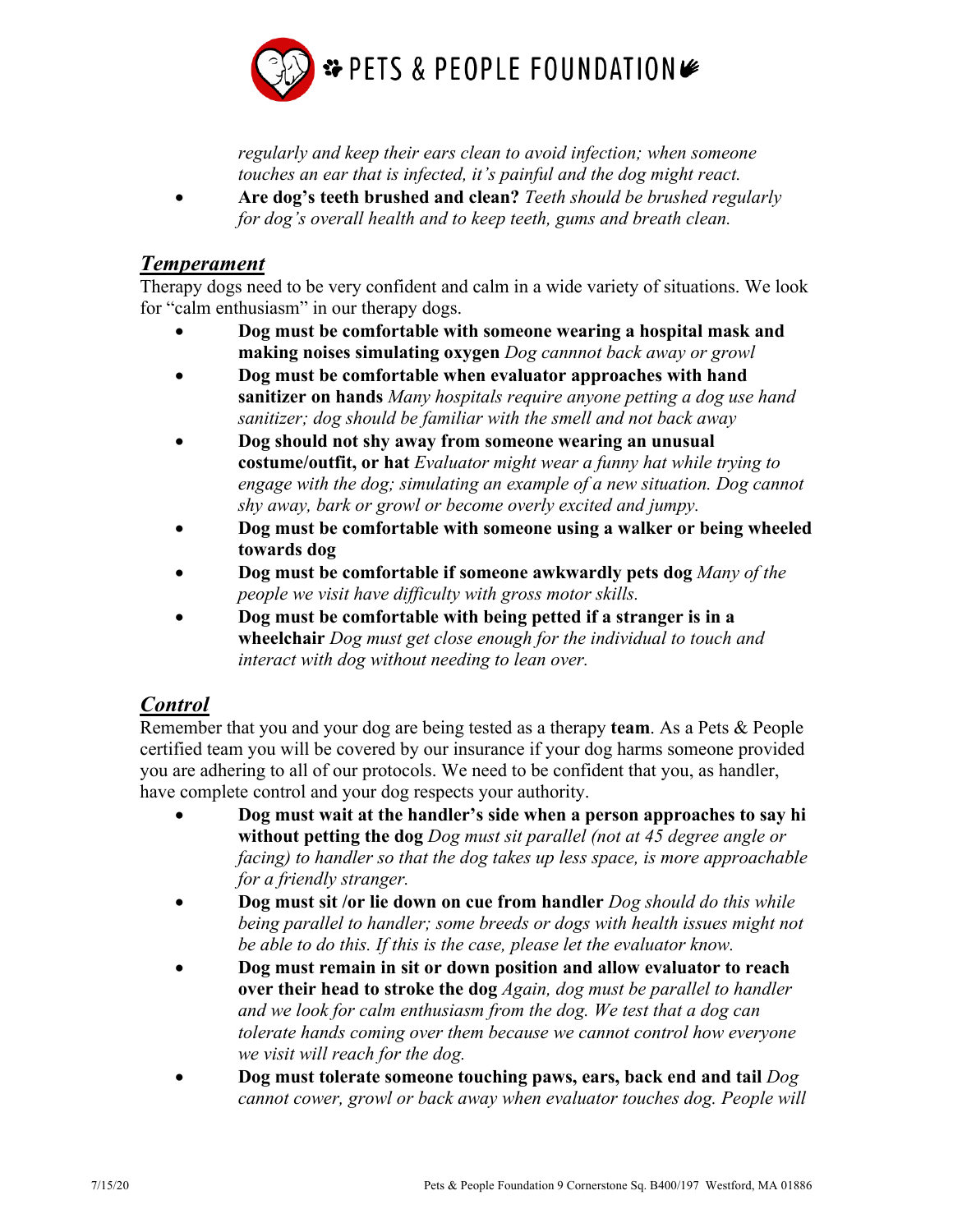

*want to touch the dog and sometimes they are a bit awkward.*

## *Loose Leash Walking*

Loose Leash walking is when a dog walks beside the handler, calmly and with slight slack in the leash. There should be a "U" in the leash between dog and handler. Dog cannot wander away from handler's side nor pull to front. We look that the handler has control of dog but does not need to physically correct dog. Light corrections or slight verbal commands should be sufficient. If the leash is tight and in a straight line, that is not considered loose leash.

- **Loose leash walk with dog in a pattern called out by the evaluator "left, right, turn around". Evaluator will say "halt" or "stop" and both dog and handler must stop** *Dog must calmly walk beside handler with all the turns called out and then stop parallel to handler.*
- **Next evaluator will says "forward" or "walk"** *We are evaluating that the dog is listening to handler when and if they need to move out of the way.*
- **Loose leash while walking around some equipment that is very closely placed together** *Patients' rooms can be tight, and we want to make sure dog is able to comfortably visit patients even though there are unusual items to navigate around.*
- **Loose leash while walking with another dog in front and then behind** *Dog may not interact with other dogs while doing therapy visits, they may not react to the dogs. Dog may be curious, but not pull on leash, bark or growl.*
- **Loose leash with distractions of someone running behind and in front of them** *There might be a situation where dog and handler need to move very quickly, for example should medical personnel need to attend an emergency. Dog may not jump away or chase; we look for control.*
- **Loose leash while walking through a hectic area of people walking and using medical equipment** *You will encounter many new distractions when you do your visits. Dog must not react negatively to these distractions.*
- **Loose leash walking and standing calmly when a vacuum is being used** *Loud noises like a vacuum cleaner can be distracting and unnerving to a dog. For the safety of others, we do not want the dog to pull or lunge or bark at the vacuum cleaner*
- **Loose leash with distractions of noise, loud noises of something dropping** *We look that the handler has control of dog while there are different distractions - dishes dropped, a loud laugh, etc.*

### *Safety*

As a therapy team, you are exposing your dog to situations that most dogs do not encounter. As handler, your responsibility is to be sure that your dog and those you visit are safe at all times.

• **Evaluator will act as though she does not want dog near her** *We can never assume that everyone wants to pet our dogs. Your job is to make residents feel safe and ALWAYS calmly protect your dog from harm.*